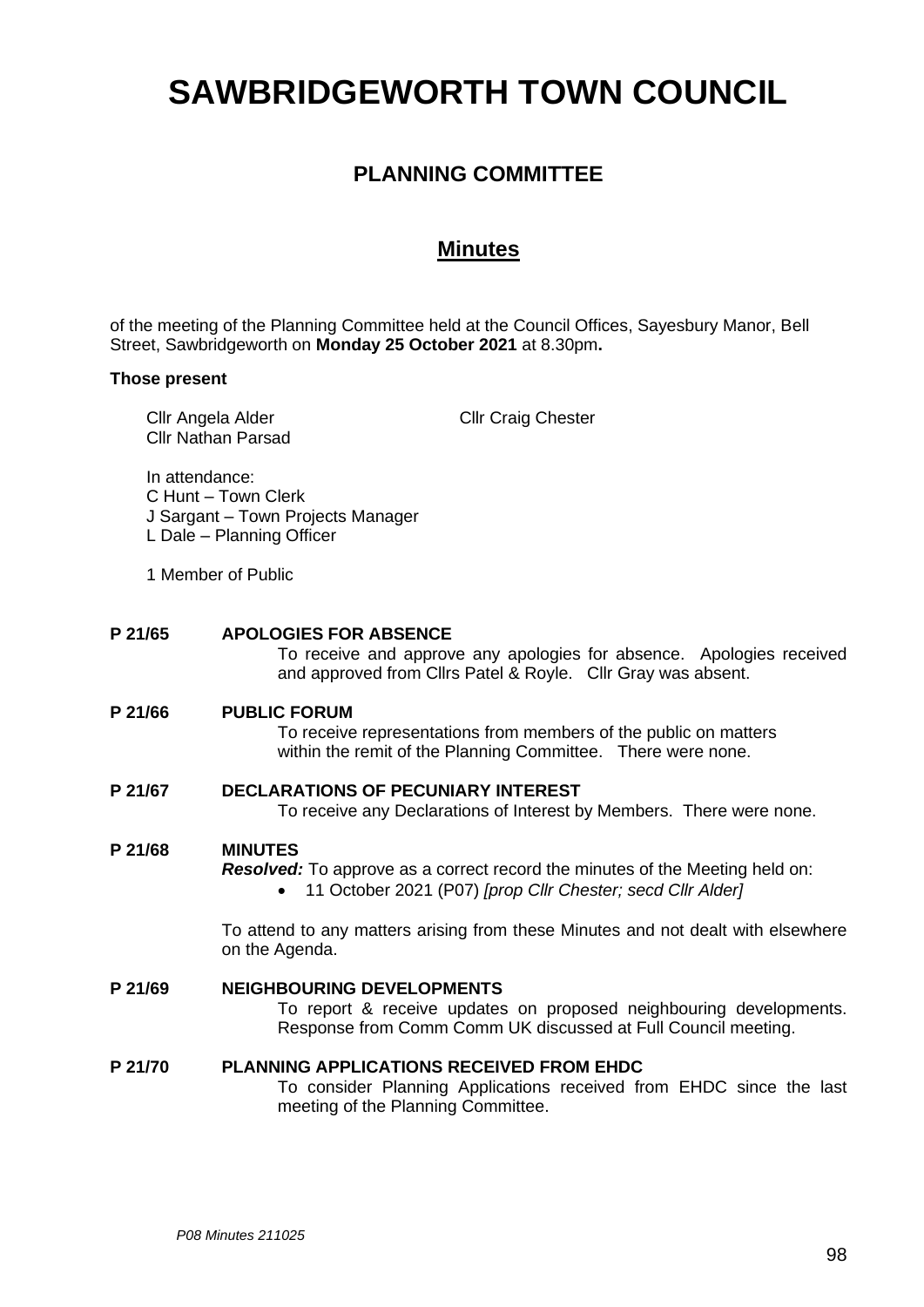# **3/21/2211/LBC The Elms, 4 Bell Street, CM21 9AN**

[Works required to repair and stabilise the building, including the structural repair/partial](https://publicaccess.eastherts.gov.uk/online-applications/applicationDetails.do?activeTab=documents&keyVal=QYASGCGLGPR00)  [reconstruction of the South Gable and the repair/supplementation of existing timbers](https://publicaccess.eastherts.gov.uk/online-applications/applicationDetails.do?activeTab=documents&keyVal=QYASGCGLGPR00)  [throughout the building \(where decayed or where previous inadequate structural](https://publicaccess.eastherts.gov.uk/online-applications/applicationDetails.do?activeTab=documents&keyVal=QYASGCGLGPR00)  [alterations have been undertaken\) and installation of non load bearing partitions](https://publicaccess.eastherts.gov.uk/online-applications/applicationDetails.do?activeTab=documents&keyVal=QYASGCGLGPR00) *STC Comment:* LBC – Support this application *[prop Cllr Parsad; secd Cllr Chester]*

**\_\_\_\_\_\_\_\_\_\_\_\_\_\_\_\_\_\_\_\_\_\_\_\_\_\_\_\_\_\_\_\_\_\_\_\_\_\_\_\_\_\_\_\_\_\_\_\_\_\_\_\_\_\_\_\_\_\_\_\_\_\_\_\_\_**

**\_\_\_\_\_\_\_\_\_\_\_\_\_\_\_\_\_\_\_\_\_\_\_\_\_\_\_\_\_\_\_\_\_\_\_\_\_\_\_\_\_\_\_\_\_\_\_\_\_\_\_\_\_\_\_\_\_\_\_\_\_\_\_\_\_**

# **3/21/2407/HH 6 Chalks Avenue, CM21 0BX**

[Demolition of existing garage and erection of single storey front extension. Levelling of](https://publicaccess.eastherts.gov.uk/online-applications/applicationDetails.do?activeTab=documents&keyVal=QZL32RGLH3U00)  [land to provide new drive and front steps](https://publicaccess.eastherts.gov.uk/online-applications/applicationDetails.do?activeTab=documents&keyVal=QZL32RGLH3U00)

**\_\_\_\_\_\_\_\_\_\_\_\_\_\_\_\_\_\_\_\_\_\_\_\_\_\_\_\_\_\_\_\_\_\_\_\_\_\_\_\_\_\_\_\_\_\_\_\_\_\_\_\_\_\_\_\_\_\_\_\_\_\_\_\_\_**

*STC Comment:* No objection *[prop Cllr Chester; secd Cllr Parsad]*

# **3/21/2485/LBC Green Man House, 123 Sheering Mill Lane, CM21 9ND**

[Installation of internal secondary glazing to 3 ground floor window and 5 first floor](https://publicaccess.eastherts.gov.uk/online-applications/applicationDetails.do?activeTab=documents&keyVal=R06OWPGLH9O00)  [windows](https://publicaccess.eastherts.gov.uk/online-applications/applicationDetails.do?activeTab=documents&keyVal=R06OWPGLH9O00)

*STC Comment:* LBC – Support this application *[prop Cllr Parsad; secd Cllr Chester]*

**\_\_\_\_\_\_\_\_\_\_\_\_\_\_\_\_\_\_\_\_\_\_\_\_\_\_\_\_\_\_\_\_\_\_\_\_\_\_\_\_\_\_\_\_\_\_\_\_\_\_\_\_\_\_\_\_\_\_\_\_\_\_\_\_\_**

# **3/21/2506/HH 82 White Post Field, CM21 0BY**

Demolition of conservatory, two storey rear extension, first floor side extension, [enlargement of existing porch, alterations to fenestration](https://publicaccess.eastherts.gov.uk/online-applications/applicationDetails.do?activeTab=documents&keyVal=R0B0ERGLHBL00)

*STC Comment:* No objection *[prop Cllr Alder; secd Cllr Chester]* **\_\_\_\_\_\_\_\_\_\_\_\_\_\_\_\_\_\_\_\_\_\_\_\_\_\_\_\_\_\_\_\_\_\_\_\_\_\_\_\_\_\_\_\_\_\_\_\_\_\_\_\_\_\_\_\_\_\_\_\_\_\_\_\_\_**

# **3/21/2589/HH 6 Hampton Gardens, CM21 0AN**

[First floor extension above the garage](https://publicaccess.eastherts.gov.uk/online-applications/applicationDetails.do?activeTab=documents&keyVal=R0WTXGGL00X00)

**STC Comment:** No objection – neighbours comments on previous application noted *[prop Cllr Parsad; secd Cllr Chester]*

**\_\_\_\_\_\_\_\_\_\_\_\_\_\_\_\_\_\_\_\_\_\_\_\_\_\_\_\_\_\_\_\_\_\_\_\_\_\_\_\_\_\_\_\_\_\_\_\_\_\_\_\_\_\_\_\_\_\_\_\_\_\_\_\_\_**

**\_\_\_\_\_\_\_\_\_\_\_\_\_\_\_\_\_\_\_\_\_\_\_\_\_\_\_\_\_\_\_\_\_\_\_\_\_\_\_\_\_\_\_\_\_\_\_\_\_\_\_\_\_\_\_\_\_\_\_\_\_\_\_\_\_**

# **P 21/71 LATE PLANNING APPLICATIONS**

To deal with Planning Applications received from EHDC following the Publication of this Agenda and received before 22 October 2021.

# **3/21/2609/HH Wisemans Cottage, 56 High Wych Road, CM21 0HF**

New roof, insertion of internal mezzanine floor. Roof light to side, new ground floor window and door openings and infill of existing openings *STC Comment:* No objection *[prop Cllr Chester; secd Cllr Alder]*

**\_\_\_\_\_\_\_\_\_\_\_\_\_\_\_\_\_\_\_\_\_\_\_\_\_\_\_\_\_\_\_\_\_\_\_\_\_\_\_\_\_\_\_\_\_\_\_\_\_\_\_\_\_\_\_\_\_\_\_\_\_\_\_\_\_**

# **3/21/2576/LBC 25 Bell Street, CM21 9AR**

Redecorate the façade of the building

*STC Comment:* No objection *[prop Cllr Parsad; secd Cllr Chester]*

# **3/21/2587/COMPN 37 Bell Street, CM21 9AR**

Change of use from class E to class C3 (Residential) for 2 one bed apartments, with partial retention of existing ground floor commercial space

**\_\_\_\_\_\_\_\_\_\_\_\_\_\_\_\_\_\_\_\_\_\_\_\_\_\_\_\_\_\_\_\_\_\_\_\_\_\_\_\_\_\_\_\_\_\_\_\_\_\_\_\_\_\_\_\_\_\_\_\_\_\_\_\_\_**

**STC Comment:** Support first floor change of use to residential. Objection to change of use from office/retail to residential at ground floor level. Urge retention of commercial use. *[prop Cllr Parsad; secd Cllr Chester]*

**\_\_\_\_\_\_\_\_\_\_\_\_\_\_\_\_\_\_\_\_\_\_\_\_\_\_\_\_\_\_\_\_\_\_\_\_\_\_\_\_\_\_\_\_\_\_\_\_\_\_\_\_\_\_\_\_\_\_\_\_\_\_\_\_\_**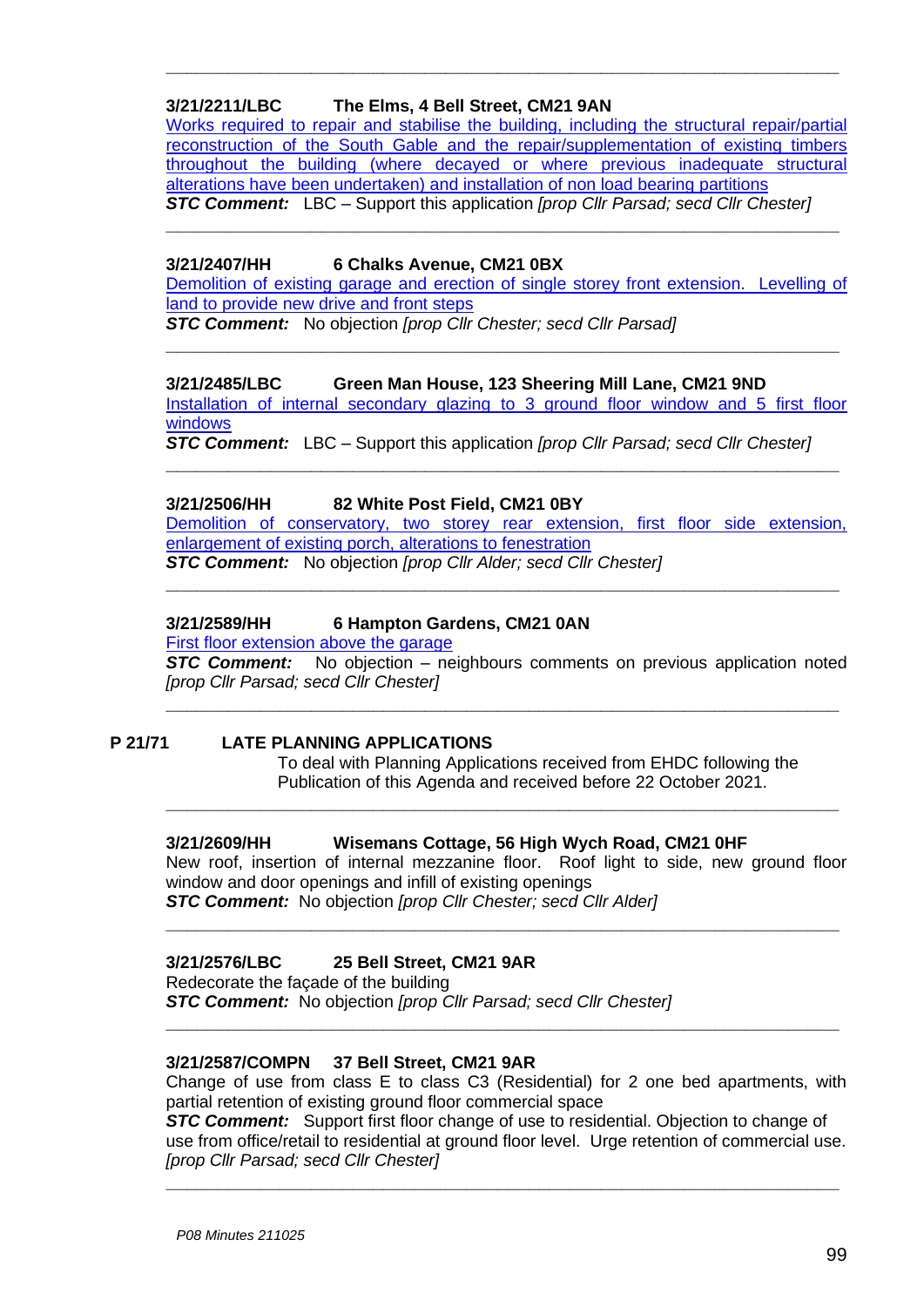#### **3/21/2627/HH 10 Falconers Park, CM21 0AU**

Single storey rear extension and insertion of window to side elevation *STC Comment:* No objection *[prop Cllr Chester; secd Cllr Parsad]*

# **P 21/72 PLANNING DECISIONS MADE BY EHDC**

To receive Planning Decisions from EHDC.

## **3/21/0923/HH Spring Cottage, 22a Spellbrook Lane West, CM23 4AY**

**\_\_\_\_\_\_\_\_\_\_\_\_\_\_\_\_\_\_\_\_\_\_\_\_\_\_\_\_\_\_\_\_\_\_\_\_\_\_\_\_\_\_\_\_\_\_\_\_\_\_\_\_\_\_\_\_\_\_\_\_\_\_\_\_\_**

**\_\_\_\_\_\_\_\_\_\_\_\_\_\_\_\_\_\_\_\_\_\_\_\_\_\_\_\_\_\_\_\_\_\_\_\_\_\_\_\_\_\_\_\_\_\_\_\_\_\_\_\_\_\_\_\_\_\_\_\_\_\_\_\_\_**

**\_\_\_\_\_\_\_\_\_\_\_\_\_\_\_\_\_\_\_\_\_\_\_\_\_\_\_\_\_\_\_\_\_\_\_\_\_\_\_\_\_\_\_\_\_\_\_\_\_\_\_\_\_\_\_\_\_\_\_\_\_\_\_\_\_**

Single storey rear extension with roof lantern *STC Comment:* No objection *EHDC Decision:* Granted

#### **3/21/0926/OUT Land Adjacent to Weeping Ash, 4 High Wych Road**

Outline permission for single detached dwelling with detached double garage – all matters reserved except for access, landscaping and layout *STC Comment:* No objection *EHDC Decision:* Granted

**\_\_\_\_\_\_\_\_\_\_\_\_\_\_\_\_\_\_\_\_\_\_\_\_\_\_\_\_\_\_\_\_\_\_\_\_\_\_\_\_\_\_\_\_\_\_\_\_\_\_\_\_\_\_\_\_\_\_\_\_\_\_\_\_\_**

**\_\_\_\_\_\_\_\_\_\_\_\_\_\_\_\_\_\_\_\_\_\_\_\_\_\_\_\_\_\_\_\_\_\_\_\_\_\_\_\_\_\_\_\_\_\_\_\_\_\_\_\_\_\_\_\_\_\_\_\_\_\_\_\_\_**

#### **3/21/1342/HH 11 Rushfield, CM21 9NF**

First floor rear extension incorporating Juliet balcony, part garage conversion with new pitched roof to garage and porch, insertion of windows to flank elevations and rooflight to side *STC Comment:* No objection

*EHDC Decision:* Granted

#### **3/21/1448/HH 6 Elmwood, CM21 9NL**

Single storey front and rear extensions **STC Comment:** No objection however we support the neighbour's request for extended time to respond. *EHDC Decision:* Granted

**\_\_\_\_\_\_\_\_\_\_\_\_\_\_\_\_\_\_\_\_\_\_\_\_\_\_\_\_\_\_\_\_\_\_\_\_\_\_\_\_\_\_\_\_\_\_\_\_\_\_\_\_\_\_\_\_\_\_\_\_\_\_\_\_\_**

**\_\_\_\_\_\_\_\_\_\_\_\_\_\_\_\_\_\_\_\_\_\_\_\_\_\_\_\_\_\_\_\_\_\_\_\_\_\_\_\_\_\_\_\_\_\_\_\_\_\_\_\_\_\_\_\_\_\_\_\_\_\_\_\_\_**

#### **3/21/2121/HH Wyndene, Redricks Lane, CM21 0RL**

Demolition of conservatory. Erection of a two storey rear extension and insertion of window to flank elevation *STC Comment:* No objection *EHDC Decision:* Granted

**\_\_\_\_\_\_\_\_\_\_\_\_\_\_\_\_\_\_\_\_\_\_\_\_\_\_\_\_\_\_\_\_\_\_\_\_\_\_\_\_\_\_\_\_\_\_\_\_\_\_\_\_\_\_\_\_\_\_\_\_\_\_\_\_\_**

**\_\_\_\_\_\_\_\_\_\_\_\_\_\_\_\_\_\_\_\_\_\_\_\_\_\_\_\_\_\_\_\_\_\_\_\_\_\_\_\_\_\_\_\_\_\_\_\_\_\_\_\_\_\_\_\_\_\_\_\_\_\_\_\_\_**

# **3/21/2127/HH 3 Naseby Lodge, Cambridge Road, CM21 9BS**

Single storey rear extension *STC Comment:* No objection *EHDC Decision:* Granted